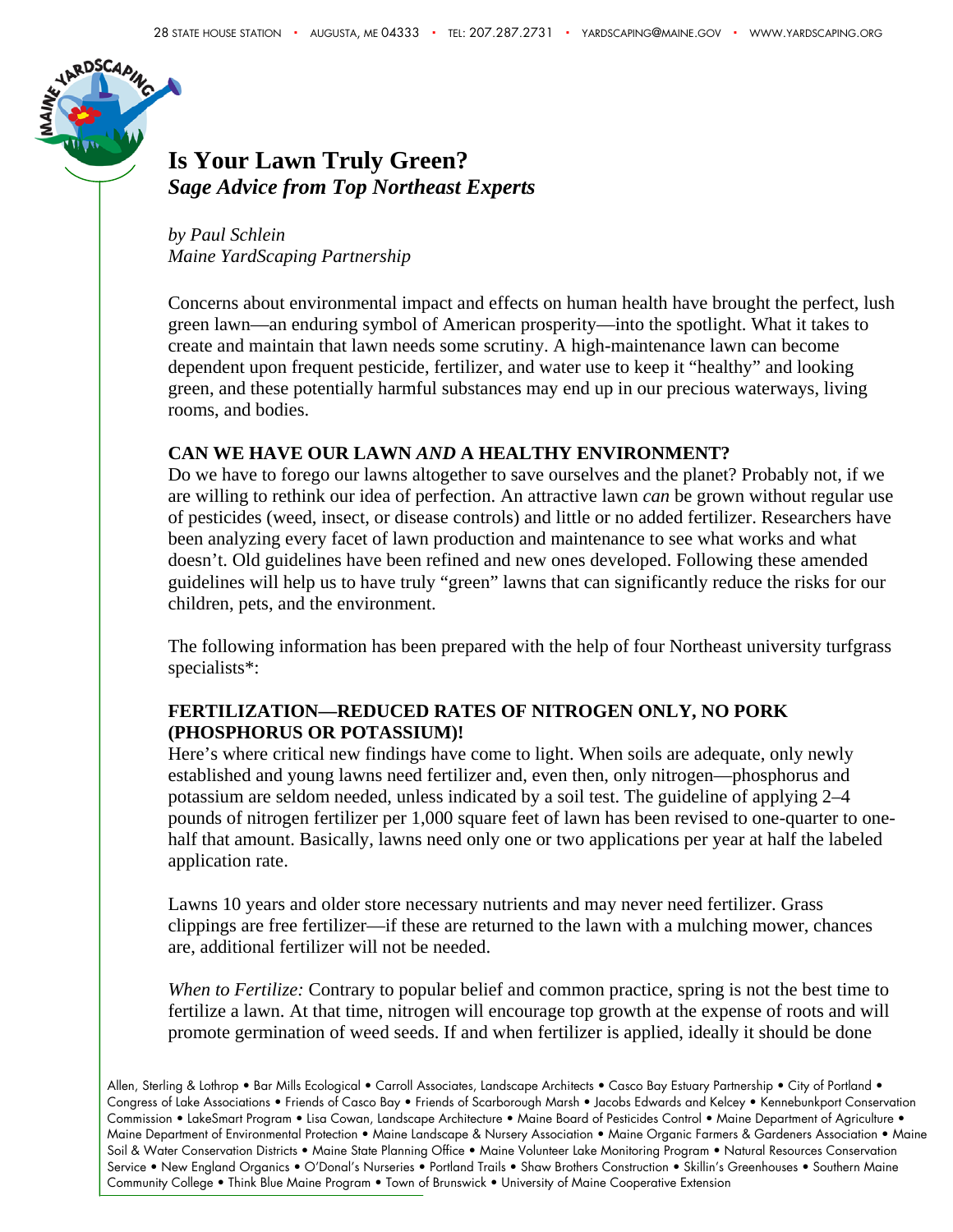only once or twice a year in late August or September. This approach provides fertilizer when the grass can best utilize it, not when it is likely to run off into waterways (always sweep fertilizer back onto the lawn from sidewalks and driveways). Fertilizer should never be applied to frozen or saturated soils, or in advance of expected heavy rain.

### **OVERSEEDING—KEEPS OUT WEEDS!**

At the first sign of thinning or bare spots in the lawn, loosen the soil with a rake or similar tool and apply perennial ryegrass at a rate of about 7 seeds per square inch, with nitrogen fertilizer at one-third the labeled rate. Ryegrass will germinate quickly (7–10 days), before the weeds get a chance to invade. Do this every few weeks in early spring and late summer. Overseeding is also an inexpensive method for replacing high-maintenance grass varieties with lower ones (*see* Choose Appropriate Grass Species*, below*).

## **CHOOSE APPROPRIATE GRASS SPECIES—THEY WILL MAKE YOUR LIFE EASIER!**

Many problems with lawns are due to inappropriate grass species. Popular species, including most Kentucky bluegrass varieties, have high fertilizer and water requirements, are not shade-tolerant, and are more susceptible to disease. To survive and maintain quality, these species need a high level of pesticides and fertilizer. This increases the likelihood of water quality problems due to runoff and leaching of nutrients or pesticides, *and that's what we are trying to avoid.* 

On the other hand, turf-type tall fescues and fine-leaf fescues require less fertilizer and water and are more shade-tolerant. These are the "green" species we want on our lawns. In small amounts, perennial ryegrass, because of its quick growth rate, is perfect for overseeding bare spots, but, for the same reasons mentioned for Kentucky bluegrass, it is not as suitable for covering an entire lawn.

Whichever species are used, be sure they are endophyte-enhanced (insect-resistant—*see* Pest Management*, below*).

*Diversity Is Best:* The "freedom" or "climax" approach to lawns is advocated by some turfgrass specialists. These lawns include a wide diversity of perennial grasses and other herbaceous plants, including chamomile, yarrow, and especially black medic and Dutch white clover—plants that fix nitrogen and provide free fertilizer. Rethinking the perfect lawn may also require redefining what constitutes a weed. Clover, now considered a weed by many, used to be very popular for lawns until widespread use of herbicides began, but plants that provide free fertilizer should be celebrated.

## **MOW HIGH—WITH A SHARP BLADE**

*3" or more does the trick!* It is well established that the higher the cut when mowing the lawn, the deeper and more extensive the root system. Deeper-rooted lawns recover more quickly from drought. Higher mowing heights leave a lawn with more resistance to water movement, therefore reducing runoff. Higher cut grasses can also tolerate a higher population of pests without significant damage. Last, and certainly not least, taller grass blades shade out weeds and reduce the number of seeds that germinate.

## **WATER WISELY AND INFREQUENTLY**

In the Northeast, except for a few weeks in the summer, most lawns rarely need watering. The case can be made for never watering (*see,* Final Words from an Expert*, below*). Only if absolutely necessary, deeply soak the lawn once or twice a week with a total of 1" of water. Frequent, shallow watering encourages shallow root growth, thatch buildup, and increases the potential for pesticide and fertilizer runoff.

#### **CORE AERATION**

Thatch is a layer of dead and decomposing grass plants that forms above the soil. A thin thatch layer prevents weed invasion and reduces soil compaction. However, if thatch gets too thick (more than 1"), water runs off, taking fertilizers and pesticides with it. Heavy thatch also provides harborage for insects and diseases. On older, heavily fertilized lawns, the thatch should be reduced to  $\frac{3}{4}$ "- $\frac{1}{2}$ " by core aeration or by topdressing with  $\frac{1}{8}$ " of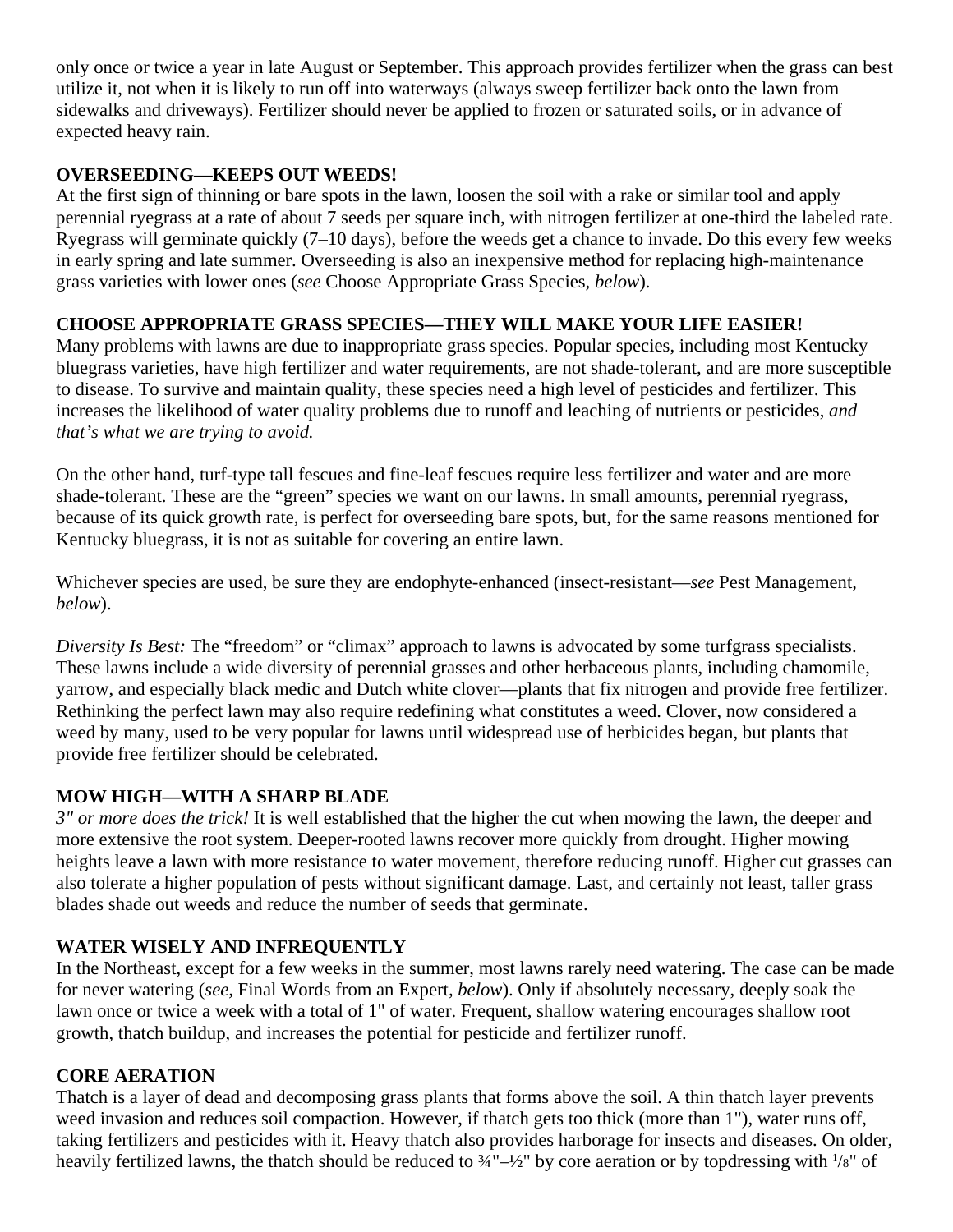compost (look for a compost with less than 1% phosphorus). Similar to the action of earthworms, core aerators punch small holes in the lawn, allowing air and moisture to penetrate the soil, and bringing decomposers to the surface where they help break down the thatch.

### **MIND YOUR SOIL'S pH**

If a soil test indicates the pH is below 6, or indicates a calcium or magnesium deficiency, consider applying lime. Liming helps release nutrients that are bound up in the soil.

#### **PEST MANAGEMENT**

Research has shown that there are effective means other than using traditional pesticides to minimize weeds, insect pests, and diseases in lawns. Keep in mind the concept of threshold: the mere presence of a few weeds or insects does not necessitate the application of a pesticide.

*Weeds:* Overseeding lawns to achieve maximum density is the most effective approach to weed management. Weeds take advantage of thin, less vigorous lawns.

*Grass Species Diversity:* The more grass varieties and herbaceous plants a lawn has, the healthier it will be. As in all horticulture, growing large numbers of a single species leaves plants more subject to disease or pest infestation.

*Use Insect- and Disease-resistant Grasses:* Endophyte-enhanced grass species harbor a beneficial fungus that produces alkaloid compounds. These alkaloids reduce disease and insect infestations, increase drought tolerance, and further reduce the need for fertilizer and pesticides*.* However, these grasses are not recommended for pasture areas.

*Beneficial Nematodes:* Grubs—the larva of certain insects, including Japanese beetles and European chafers can be a major lawn problem. Even the most powerful pesticides are not fully effective. However, the use of beneficial or parasitic nematodes—microscopic, worm-like organisms that feed on grubs—has shown promise and presents less risk than insecticides. In fact, when applied properly, nematodes can be 95% effective in controlling grubs—and that's better than many chemical controls.

Nematodes are recommended for treating localized, high-priority lawn areas. Key to their effectiveness is to first identify the grub species and then match it with the right nematode species. Newly hatched grubs are targeted, usually in August to early September, when other susceptible organisms are not present. Different than using chemical controls, this biocontrol needs moisture and should be applied in the evening (*see* For More Information *to find out how to obtain nematodes*)*.* 

## **FINAL WORDS FROM AN EXPERT**

In telling us how he cares for his own lawn, University of Connecticut agronomy professor Karl Guillard concisely summarizes the current approach to lawn care that will provide us with an environmentally sound but still beautiful lawn: *"I advocate the 'Freedom Lawn' approach on my property—allowing a wide diversity of perennial grasses and other herbaceous plants to dominate the lawn. I believe this is better for the overall ecology of the lawn and supportive of a greater overall biodiversity on my land. I will mow at least once every two weeks at 4", sometimes once a week during very rapid growth periods, and return the clippings back into the lawn using a mulching mower. I never water my lawn and allow nature to take its course during dry periods. I overseed fescues (both fine and turf-type) and white clover into my yard, especially those areas that are thin due to poor tolerance of the existing species to low fertility, water stress, or shade. I only apply fertilizers to newly seeded areas. Once established, they rarely ever see a fertilizer again. Compared to some of my neighbors who choose a higher management approach to their lawn areas, my lawn is very comparable to theirs in quality and aesthetic appeal. I firmly believe that low-input lawns are not necessarily low-quality."*